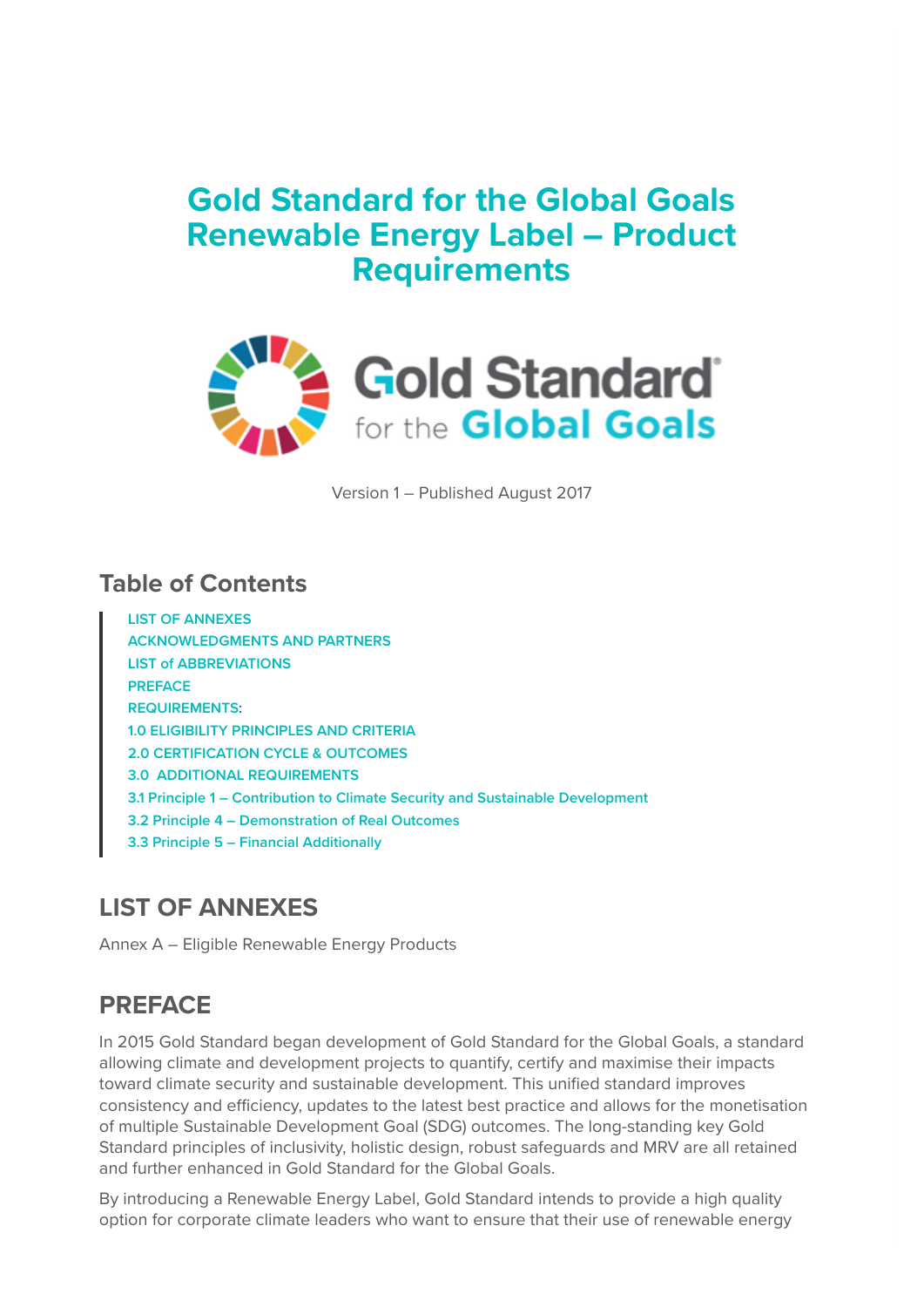market-based instruments makes a demonstrable and direct contribution to the transition to a renewable energy future. We also seek to bring greater confidence and trust to renewable energy markets – providing environmental integrity, ensuring adherence to rigourous safeguards, and driving finance to projects that deliver impact not just to SDG 7, Affordable and Clean Energy and SDG 13, Climate Action, but also to additional development benefits on the ground.

This Requirements document, hereafter "the Requirements", functions as part of a pathway to certification within the Gold Standard for the Global Goals Framework with the specific intention of enabling Renewable Energy projects to issue Gold Standard Renewable Energy Labels\* for products such as Renewable Energy Certificates (RECs).

The Requirements are designed to be read in conjunction with the Gold Standard for the Global Goals Requirements as well as the Gold Standard Renewable Energy Activity Requirements. Through conformity to these three documents, a Project may be issued with Gold Standard Renewable Energy Labels. Projects may also seek concurrently seek Gold Standard Verified Emission Reductions (VERs) by following the relevant Gold Standard Approved Methodologies and the Emissions Reduction & Sequestration Product Requirements.

The Renewable Energy Label is designed to be applied to a variety of such renewable energy products. A list of products eligible for Gold Standard labelling is included in the document, Annex A.

\*Note that Gold Standard uses the generic term 'label' to communicate the added certification of projects provided under Gold Standard for the Global Goals. Other standards that provide services to the energy and electricity markets may use the term 'labels' under alternative definitions.

### **REQUIREMENTS**

This Document represents the Requirements of Gold Standard labelling of renewable energy products such as RECs. All Renewable Energy Projects for which Gold Standard Renewable Energy Labels are sought shall fulfill the requirements as set out in this document and those referenced or associated.

In order to maintain the integrity of the standard, Gold Standard reserves the right to issue updates and changes, clarifications or corrections to its Requirements. Typically, this will involve a notice period and guidance will be provided on how to apply the new rules and requirements. Likewise, the Gold Standard reserves the right to require additional information and evidence to be supplied by the Project Developer.

Text within the standard below in coloured boxes represents guidance on respective Requirements.

### **1.0 ELIGIBILITY PRINCIPLES AND GENERAL ELIGIBILITY CRITERIA**

This section describes which projects are eligible for Renewable Energy Labels and under what conditions they may be used.

1. In order to issue Gold Standard Renewable Energy Labels, Projects must meet the following Eligibility Principles and Criteria:

- **Be an eligible Project type as per the Gold Standard for the Global Goals and the Gold** Standard Renewable Energy Activity Requirements AND
- **T** The Project shall have successfully completed Gold Standard for the Global Goals Design Certification and achieved Gold Standard Certified Project status by completing Performance Certification. These Certification steps shall include conformity to the Requirements set out in this Document AND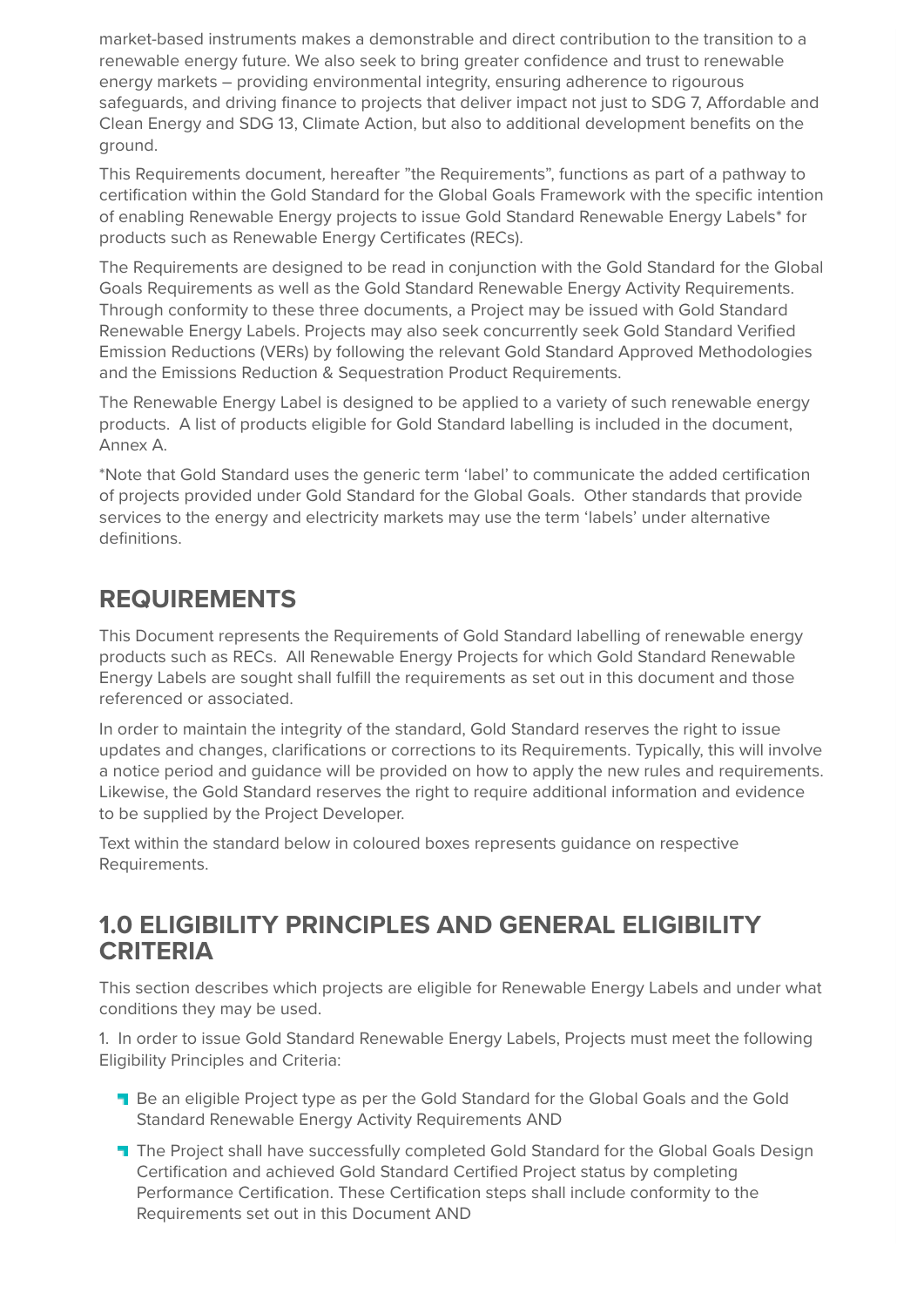- **T** The Project shall be certified under an eligible Renewable Energy Product Standard, such as the I-RECs Standard. A list of such eligible products is included in the Requirements.
- 2. In relation to the above all Projects must therefore conform to the following documents
	- Gold Standard for the Global Goals Requirements (and associated documents) AND
	- **Gold Standard Renewable Energy Activity Requirements AND**
	- **Gold Standard Renewable Energy Labelling Product Requirements**

In addition, for those Projects seeking to be able to issue both Renewable Energy Labels and VERs the following documents must also be met:

- **T** Gold Standard Approved Methodologies for Emissions Reductions AND
- **T** Gold Standard Emissions Reduction and Sequestration Product Requirements

3. Projects have the flexibility to choose between Renewable Energy Labels and VERs at Issuance but shall not issue two products for the same MWh as detailed later in this Requirements.

4. RECs Labels shall not be issued with any other Gold Standard Certified Impact (for example Gold Standard Certified SDG Impact Statement or Products).

5. Gold Standard Certified Emission Reduction (CER) Label Projects are not eligble for Renewable Energy Labels as the rules and requirements concerning co-issuance are governed by UNFCCC. Projects shall not be Registered with any other carbon crediting certification scheme.

Note – Gold Standard is investigating the potential for Gold Standard-CER Projects to issue Gold Standard Renewable Energy Labels. A further guideline will be made available in due course

# **2.0 CERTIFICATION CYCLE & OUTCOMES**

This section describes the certification cycle and any differences between the cycle for Renewable Energy Label Projects and the Gold Standard for the Global Goals cycle: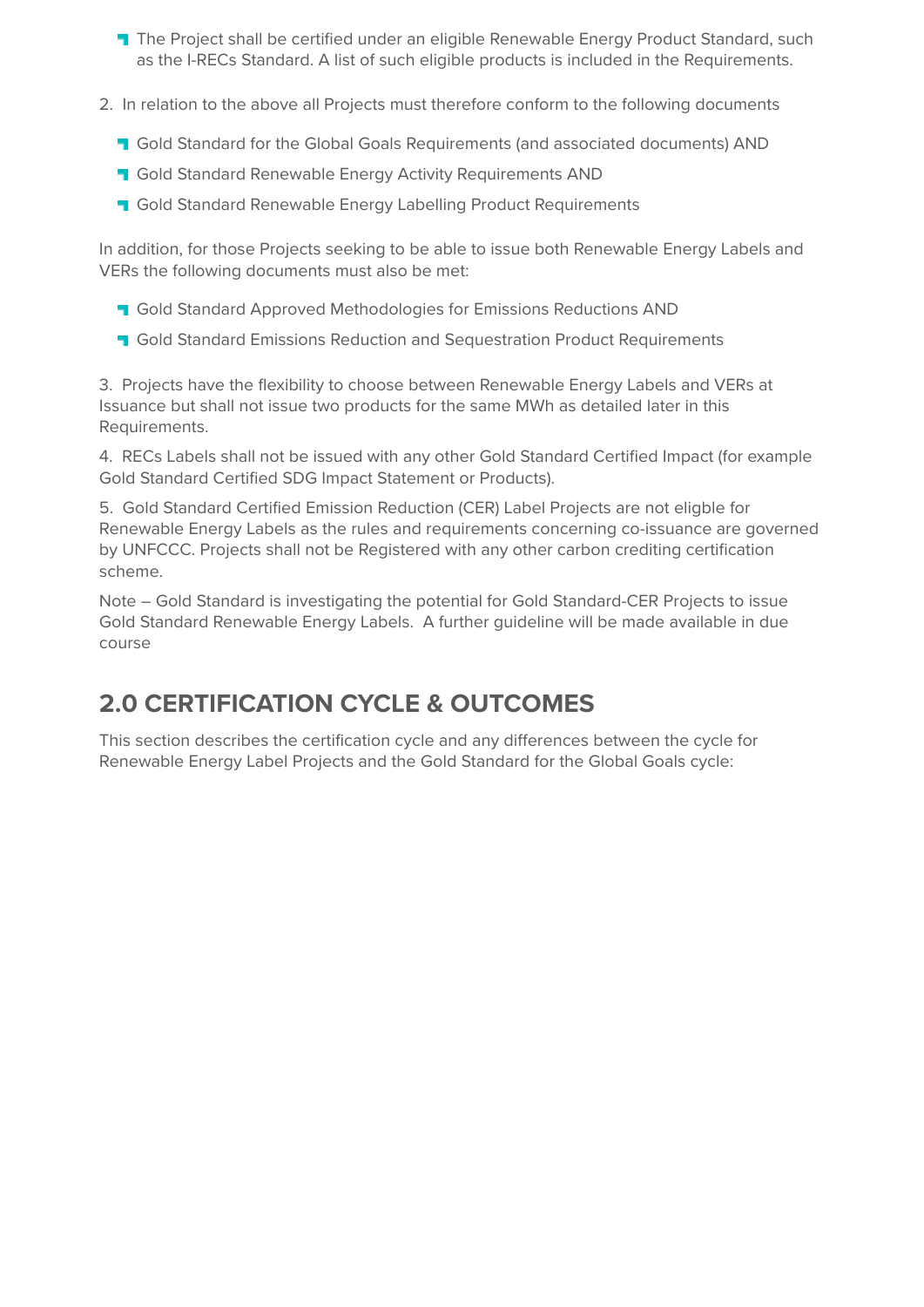

1. The Certification cycle for Renewable Energy Labels is as detailed in Gold Standard for the Global Goals. Upon successful certification of the above the Project shall be issued with a Certified Impact Statement as per the Gold Standard Claims Guidelines along with a number of Labels corresponding to the number of eligible Renewable Energy Products sought.

2. Where Projects are also seeking the issuance of GS VERs the statement shall also transparently confirm this.

# **3.0 ADDITIONAL REQUIREMENTS**

This section describes the additional requirements and/or deviations from Gold Standard for the Global Goals and Renewable Energy Activity Requirements. These additional Requirments must be met in order to issue Gold Standard Renewable Energy Labels.

#### **3.1 Principle 1 – Contribution to Climate Security and Sustainable Development**

1. Projects shall make positive contributions to a minimum of three Sustainable Development Goals.

2. Two of the contributions shall concern SDG 13 and SDG 7 with the other proposed by the Project Developer.

#### **3.2 Principle 4 – Demonstration of Real Outcomes**

1. The definition of start date is as per Gold Standard for the Global Goals, including for Retroactive Project Design Certification (under which a Project must achieve this status within two years of its start date).

2. Projects may receive Issuance of Gold Standard Renewable Energy Labels for a maximum of two Gold Standard for the Global Goals Certification Renewals (a total of 15 years Issuance).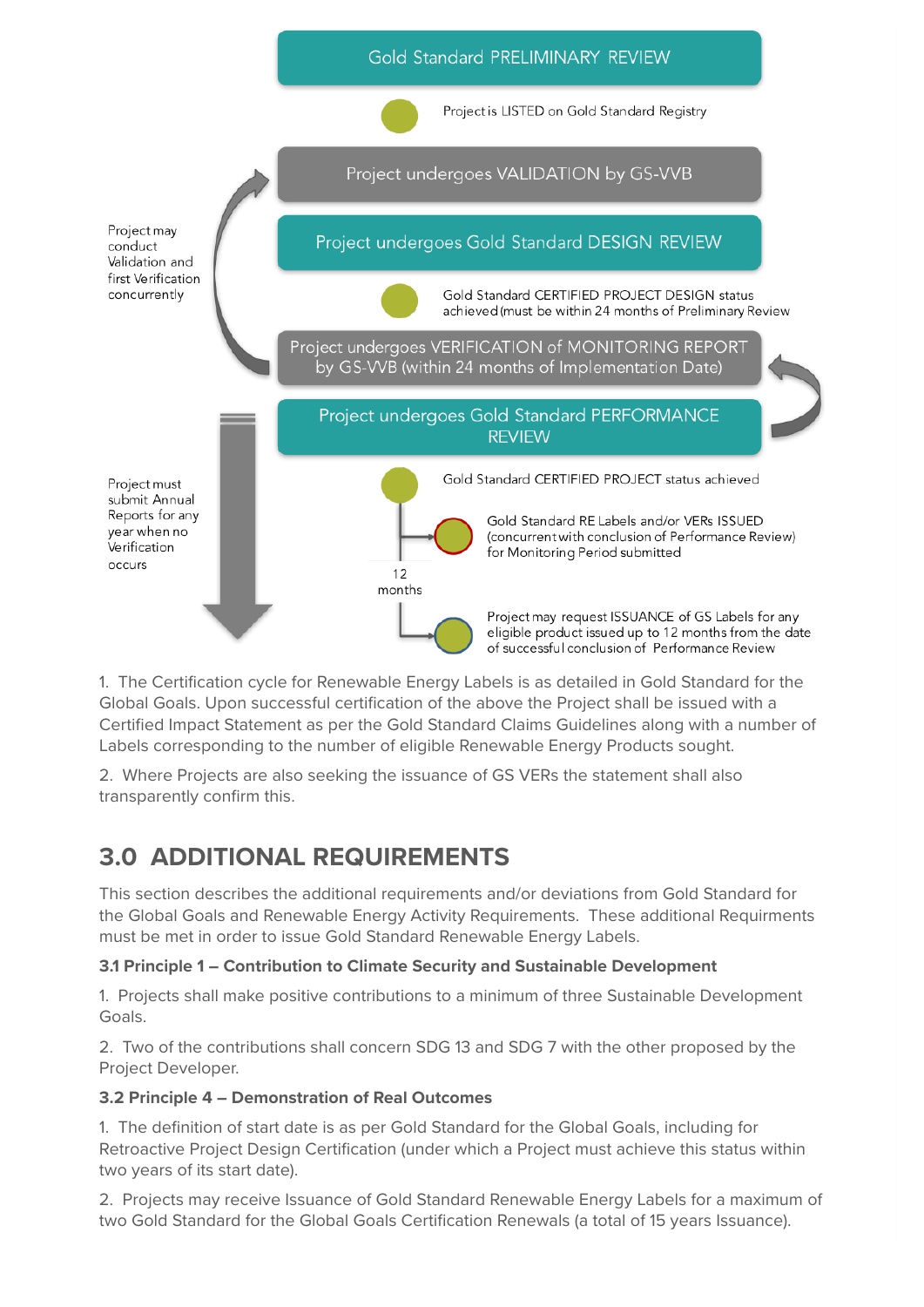3. Note that for Projects seeking both GS-VERs and Renewable Energy Labels, the Requirements of the Gold Standard Emissions Reduction Product Requirements shall apply with regards to Certification Renewal.

Annual Reporting:

4. Projects shall include in their Annual Reports the amount of energy produced and supplied to the grid in MWh.

Validation & Design Certification:

5. Projects shall appoint a GS-VVB to conduct Validation. GS-VVBs eligible to carry out Validation of GS Renewable Energy Label Projects are included in the GS-VVB Requirements document.

6. Projects seeking Issuance of both GS-VERs and Gold Standard Renewable Energy Labels shall be Validated concurrently by one GS-VVB.

7. Projects shall include within Monitoring Plan for the reporting of MWh generated and delivered to the grid (including the provision of evidence from the grid operator/regulator). Projects issuing both GS-VERs and Gold Standard Renewable Energy Labels shall also include monitoring parameters for tracking of issuance of each product vs MWh produced to ensure no duplication takes place.

Verification:

8. Projects shall appoint a GS-VVB to conduct Verification. GS-VVBs eligible to carry out Verification of Gold Standard Renewable Energy Label Projects are included in the GS-VVB Requirements document.

9. Projects seeking Issuance of both GS-VERs and Gold Standard Renewable Energy Labels shall be Verified concurrently by one GS-VVB.

10. Projects shall include within the Monitoring Report the reporting of MWh generated and delivered to the grid (including evidence from the grid regulator).

11. The Monitoring Report shall state clearly what Issuance of GS-VERs and Gold Standard Renewable Energy Labels are sought including a demonstration that there is no duplication of issuance for any MWh (i.e. that each MWh is either associated with a GS-VER or a Gold Standard Renewable Energy Label but never both).

Performance Certification & Issuance:

12. Issuance of Gold Standard Renewable Energy Labels shall take place when:

- **T** The Project has successfully completed Performance Certification for a given Monitoring Period AND
- The Project has demonstrated that the issuance of GS-VERs and Gold Standard Renewable Energy Labels relate to different MWhs generated and do not exceed the total number of MWh generated AND
- The Project demonstrates that it has been issued with eligible renewable energy products, including proof of serial number and registry location

13. Gold Standard Renewable Energy Labels may be issued for any renewable energy products that are eligible for GS labelling, as per Annex A issued during the Monitoring Period for which Performance Certification is sought and for a period of 12 months after the date of Performance Certification.

14. While typically the label is applied in the renewable energy product Reigstry, for transparency Gold Standard also issues a corresponding 'shadow' Gold Standard Renewable Energy Label in the Gold Standard Registry, within the Project Developer's account. These 'shadow' Gold Standard Renewable Energy Labels cannot be transferred to other Registry accounts.

15. Documentation uploaded to the Gold Standard Registry shall also include tracking of MWh